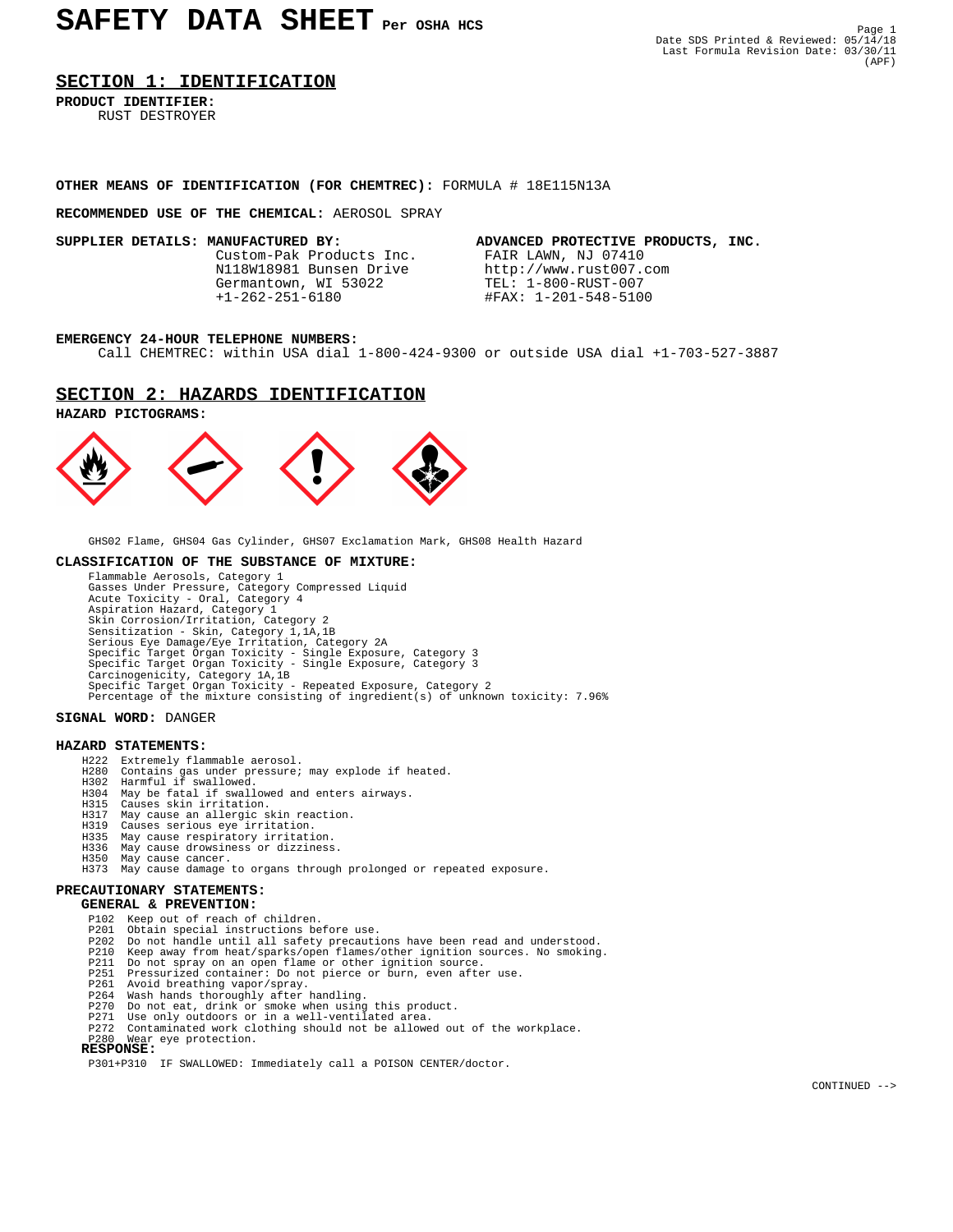**PRODUCT IDENTIFIER:**

RUST DESTROYER

----------------------------------------------------------------------------------------------- P302+P352 IF ON SKIN: Wash with plenty of soap and water. P304+P340 IF INHALED: Remove victim to fresh air and keep comfortable for breathing.<br>P305+P351+P338 IF IN EYES: Rinse cautiously with water for several minutes. Remove contact lenses if present and easy to do<br>P312 Call P331 Do NOT induce vomiting. P333+P313 If skin irritation or rash occurs: Get medical advice/attention. P337+P313 If eye irritation persists: Get medical advice/attention. Wash contaminated clothing before reuse.  **STORAGE:** P403+P233 Store in a well-ventilated place. Keep container tightly closed when not in use. P410+P403 Protect from sunlight. Store in a well-ventilated place. P410+P412 Protect from sunlight. Do not expose to temperatures exceeding 50 degrees C/122 degrees F.  **DISPOSAL:** P501 Dispose of contents/container in accordance with local/regional/national regulations.

# **SECTION 3: COMPOSITION/INFORMATION ON INGREDIENTS**

|   | COMPONENT         | CAS#             | % by WT.  |
|---|-------------------|------------------|-----------|
|   | ACETONE           | $67 - 64 - 1$    | $35 - 40$ |
| 2 | PROPANE           | $74 - 98 - 6$    | $10 - 16$ |
| 3 | VM&P NAPHTHA      | $64742 - 89 - 8$ | $10 - 16$ |
| 4 | N-BUTANE          | $106 - 97 - 8$   | $5 - 8$   |
| 5 | TALC              | 14807-96-6       | $3 - 5$   |
| 6 | CALCIUM CARBONATE | $1317 - 65 - 3$  | $3 - 5$   |
| 7 | DEIONIZED WATER   | $7732 - 18 - 5$  | $3 - 5$   |
| 8 | PETROLEUM SOLVENT | $64742 - 47 - 8$ | $3 - 5$   |
| 9 | RED IRON OXIDE    | $1309 - 37 - 1$  | $3 - 5$   |

#### **SECTION 4: FIRST AID MEASURES**

Inhalation: If inhaled: Move person to fresh air and keep in comfortable position for breathing. If breathing difficulty persists: Get medical advice/attention.

If breathing difficulty persists: Get medical advice/attention.<br>**Skin Contact:** If on skin: Wash with plenty of soap and water. Remove contaminated clothing and wash before<br>**Eye Contact:** If skin irritation persists: Get m

and easy to do. Continue rinsing. If eye irritation persists: Get medical advice/attention.<br>**Ingestion:** If swallowed: Immediately call a poison center/doctor. Do NOT induce vomiting unless directed to<br>do so by medical per personnel

#### **MOST IMPORTANT SYMPTOMS AND EFFECTS, BOTH ACUTE AND DELAYED:**

See Section 11: Toxicological Information and effects.<br>**INDICATION OF ANY IMMEDIATE MEDICAL ATTENTION AND SPECIAL TREATMENT REQUIRED:** Treat symptomatically.

### **SECTION 5: FIRE-FIGHTING MEASURES**

**Suitable Extinguishing Media:** CO2 (Carbon Dioxide), dry chemical, or water fog. **Unsuitable Extinguishing Media:** Water spray may be unsuitable. However if water is used fog nozzles are preferable. Water may be used to cool closed containers to prevent pressure build-up and explosion when exposed to extreme heat.<br>Specific Hazards Arising From the Chemical: Closed containers exposed to heat from fire may build pressur

Special Protective Equipment and Precautions for Fire-Fighters: Full protective equipment including self-contained breathing apparatus should be used.

### **SECTION 6: ACCIDENTAL RELEASE MEASURES**

Personal Precautions: Use personal protection recommended in Section 8.<br>**Environmental Precautions:** Prevent contamination of soil/ground, waterways, drains, and sewers. Environmental Precautions: Prevent contamination of soil/ground, waterways, drains, and sewers.<br>Methods of Containment: Absorb spilled liquid in suitable material.<br>Methods for Clean-Up: Use spark-proof tools to sweep or sc **Other Information:** Ensure adequate ventilation.

#### **SECTION 7: HANDLING AND STORAGE**

### **Precautions for Safe Handling:**

Vapors may ignite explosively. Prevent buildup of vapors. Keep from sparks, heat, flame or other heat sources.

Do not smoke. Turn off pilot lights, heaters, electric motors and other sources of ignition during use and<br>until all vapors are gone. Do not puncture or incinerate/burn container. Keep container tightly closed while not in

 Store in dry, well-ventilated area and in accordance with federal, state, and local regulations. Do not expose to heat or store at temperatures above 50 degrees C / 122 degrees F. If storing in cold temperatures, allow product to warm to<br>room temperature before use. Keep container tightly closed and away from heat and sunlight when not in

#### **SECTION 8: EXPOSURE CONTROLS/PERSONAL PROTECTION**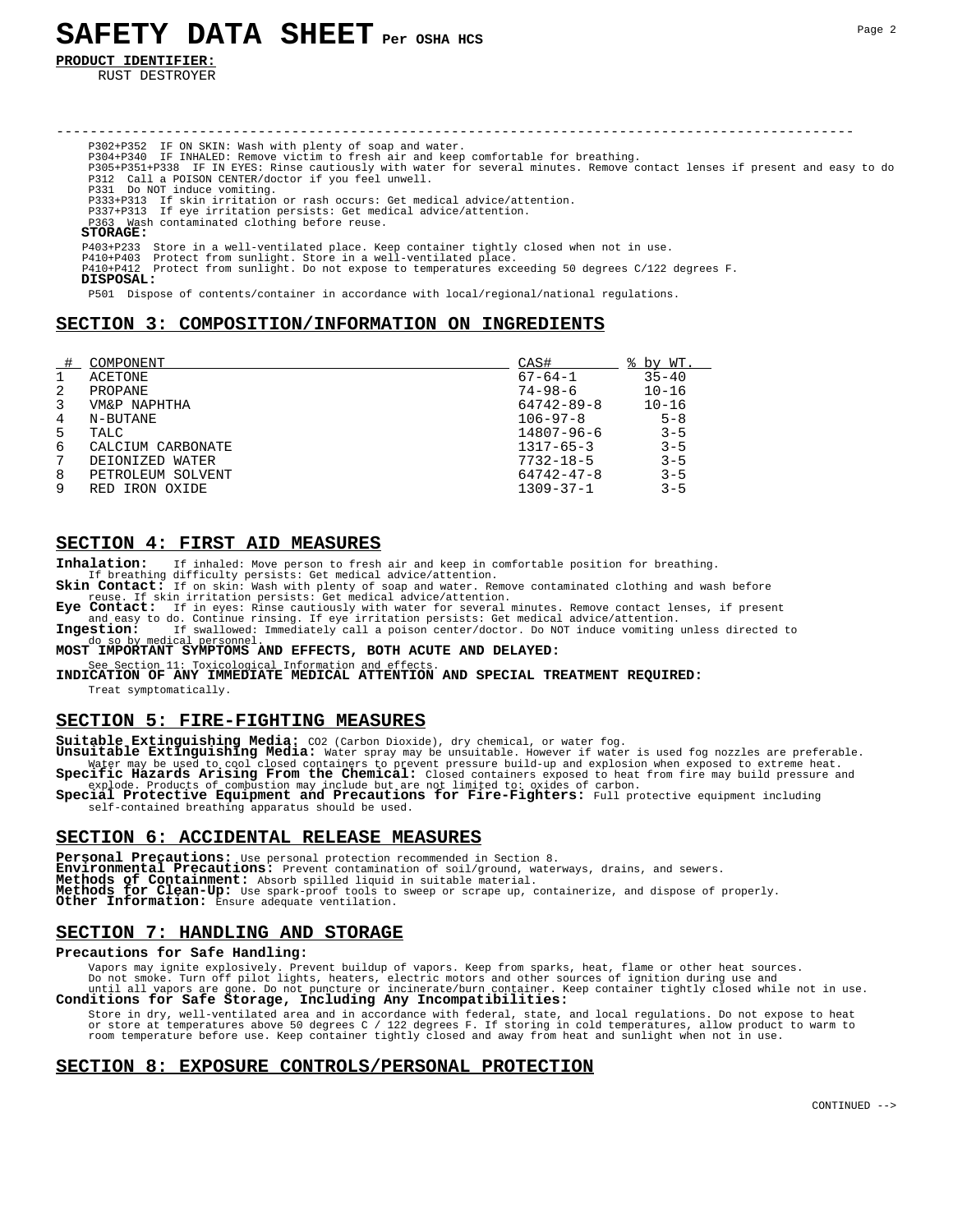**PRODUCT IDENTIFIER:**

RUST DESTROYER

#### **CONTROL PARAMETERS**

| COMPONENT           | ACGIH TLV-STEL | ACGIH TLV-TWA          | OSHA PEL-TWA    |
|---------------------|----------------|------------------------|-----------------|
| 1 ACETONE           | 750 ppm        | $500$ ppm              | 1000 ppm        |
| 2 PROPANE           | 1800 ppm       | 2500 ppm               | 1000 ppm        |
| 3 VM&P NAPHTHA      | N/E            | $300$ ppm              | $300$ ppm       |
| 4 N-BUTANE          | N/E            | $800$ ppm              | 800 ppm         |
| 5 TALC              | N/E            | 2 $mq/m3$              | 2 $mq/m3$       |
| 6 CALCIUM CARBONATE | N/E            | $10.0 \, \text{mq/m3}$ | $15.0 \,$ mg/m3 |
| 7 DEIONIZED WATER   | NA             | ΝA                     | ΝA              |
| 8 PETROLEUM SOLVENT | N/E            | N/E                    | $400$ ppm       |
| 9 RED IRON OXIDE    | N/E            | N/E                    | 10 $mg/m3$      |

-----------------------------------------------------------------------------------------------

**APPROPRIATE ENGINEERING CONTROLS:** Provide adequate ventilation to keep air contamination below OSHA

permissible exposure limits and ACGIH TLV exposure levels.<br>**EYE/FACE PROTECTION:** Wear safety glasses with side shields. Have eye wash facilities immediately available.<br>**SKIN\_PROTECTION:** Wear chemical resistant gloves(neo

**RESPIRATORY PROTECTION:** Use NIOSH-approved air-purifying respirator with organic cartridge or canister if exposure cannot be controlled within applicable limits with ventilation.

# **SECTION 9: PHYSICAL AND CHEMICAL PROPERTIES**

| PHYSICAL STATE:                       | Aerosol - Pressurized Liquid                                 |
|---------------------------------------|--------------------------------------------------------------|
| COLOR:                                | See product identification                                   |
| ODOR:                                 | Solvent Odor                                                 |
| ODOR THRESHOLD:                       | No data available                                            |
| pH:                                   | No data available                                            |
| FREEZING POINT:                       | Not Established (mixture)                                    |
| BOILING POINT:                        | Not Applicable (pressurized mixture)                         |
| FLASH POINT:                          | less than $-18$ degrees C (less than $-0.4$ degrees F), c.c. |
| <b>EVAPORATION RATE:</b>              | Faster than ether                                            |
| UPPER FLAMMABILITY LIMIT:             | Not Established (mixture)                                    |
| LOWER FLAMMABILITY LIMIT:             | Not Established (mixture)                                    |
| VAPOR PRESSURE:                       | Not Established (pressurized mixture)                        |
| SPECIFIC GRAVITY:                     | 0.800                                                        |
| <b>SOLUBILITY (WATER):</b> Negligible |                                                              |
| VOC PERCENT BY WEIGHT: 36.64          |                                                              |
| HAPS PERCENT BY WEIGHT:               | $\Omega$                                                     |
| MIR EPA NUMBER:                       | 0.521                                                        |
| MIR CA NUMBER:                        | 0.47                                                         |

# **SECTION 10: STABILITY AND REACTIVITY**

**CHEMICAL STABILITY:** Stable under normal conditions.<br>**POSSIBILITY OF HAZARDOUS REACTIONS:** Will not occur.<br>**CONDITIONS TO AVOID: Keep** away from heat, sparks, and flames.<br>**INCOMPATIBLE MATERIALS:** Strong oxidizing agents.

## **SECTION 11: TOXICOLOGICAL INFORMATION**

**LIKELY ROUTES OF ENTRY:** Skin contact, Inhalation, Eye contact, Ingestion **SIGNS AND SYMPTOMS OF EXPOSURE:**

**Skin Contact:** Signs/symptoms may include localized redness, itching, drying and cracking of skin.<br>**Inhalation:** Intentional concentration and inhalation may be harmful or fatal.<br>**Eye Contact:** Signs/symptoms may include

cornea, and impaired vision. **Ingestion:** Signs/symptoms may include abdominal pain, stomach upset, nausea, vomiting and diarrhea. **TARGET ORGANS POTENTIALLY AFFECTED BY EXPOSURE:**

 Central nervous system, kidneys, lungs, liver, eyes, skin, brain, respiratory tract, urinary tract, reproductive system, cardiovascular system

#### **TOXICOLOGICAL DATA:**

| COMPONENT            | LD50 ORAL           | LD50 DERMAL                              | LC50 INHALATION      |
|----------------------|---------------------|------------------------------------------|----------------------|
| 1. ACETONE           | 5800 $mq/kg$ (rat)  | $20000$ mg/kg (rabbit) 76 mg/L (rat) 4 h |                      |
| 2. PROPANE           | N/E                 | N/E                                      | 658 mg/L $(rat)$ 4 h |
| 3. VM&P NAPHTHA      | $>5000$ mg/kg (rat) | $>2000$ mg/kg (rabbit)                   | $>20$ mg/L           |
| 4. N-BUTANE          | N/E                 | N/E                                      | 30957 mg/m3 (rat) 4h |
| 5. TALC              | N/E                 | N/E                                      | N/E                  |
| 6. CALCIUM CARBONATE | N/E                 | N/E                                      | N/E                  |
| 7. DEIONIZED WATER   | N/E                 | N/E                                      | N/E                  |
| 8. PETROLEUM SOLVENT | N/E                 | N/E                                      | N/E                  |
| 9. RED IRON OXIDE    | N/E                 | N/E                                      | N/E                  |

# **SECTION 12: ECOLOGICAL INFORMATION**